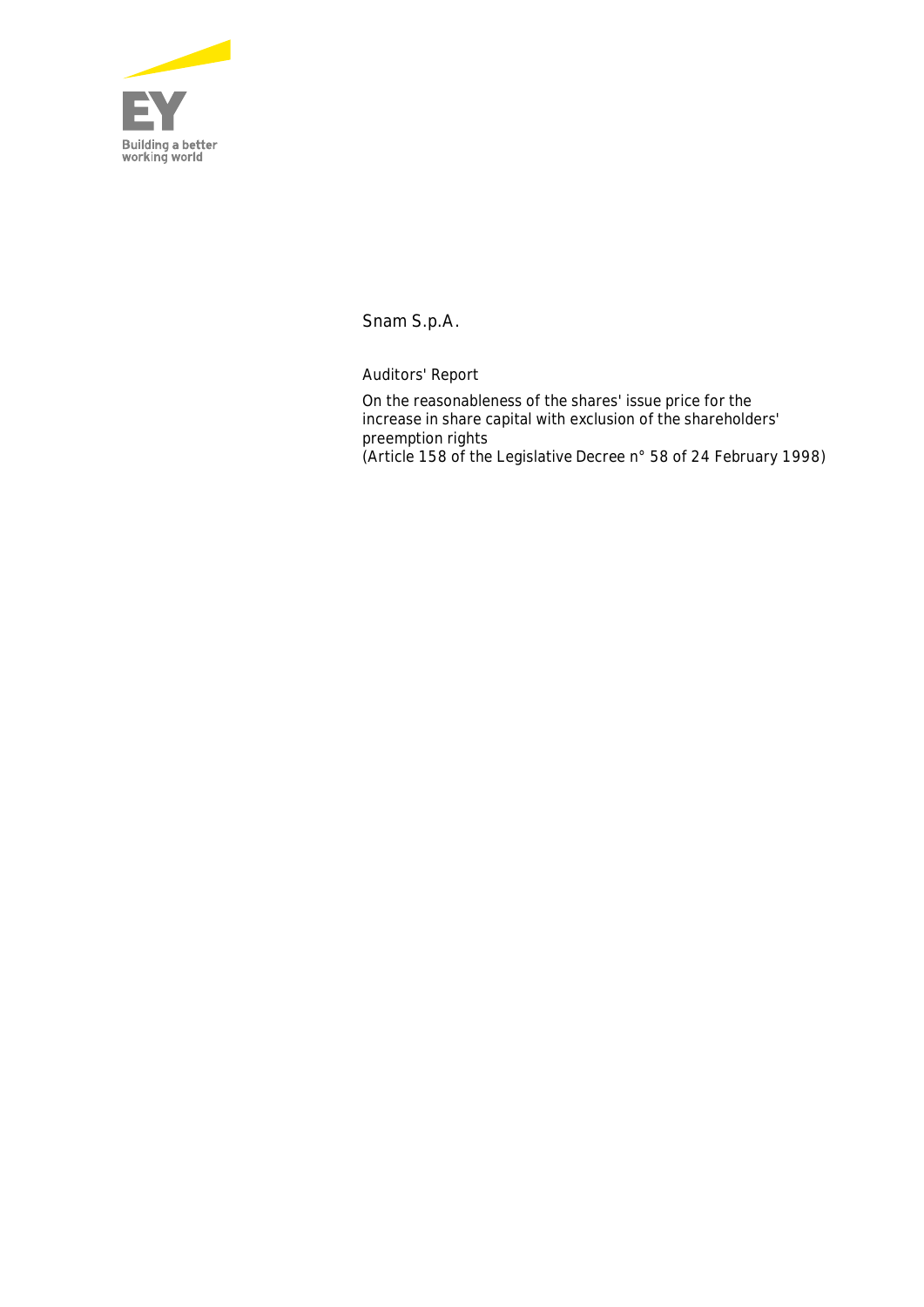

Reconta Ernst & Young S.p.A. Tel: +39 011 5161611 Via Confienza, 10 10121 Torino

Fax: +39 011 5612554 ey.com

Auditors' Report

On the reasonableness of the shares' issue price for the increase in share capital with exclusion of the shareholders' preemption rights (Article 158 of the Legislative Decree n° 58 of 24 February 1998)

(Translation from the original Italian text)

To the Shareholders of Snam S.p.A.

**1. Objective, subject and scope of the engagement**

In accordance with article 158, paragraph 1, of the Italian legislative decree n° 58 of 24 February 1998, we received from Snam S.p.A. (hereinafter **"Snam"**, the **"Company"** or the **"Issuer"**), the proposal to increase the share capital for consideration, with exclusion of preemption rights, under article 2441, paragraph 4 of the Italian Civil Code (the **"Share Capital Increase"**), together with the explanatory report of the Board of Directors prepared pursuant to Article 2441, paragraph 6, of the Italian Civil Code and Article 70, paragraph 4, letter a) of the Consob Regulations no. 11971 of 14 May 1999 as subsequently modified (the **"Directors' Report"**), that:

- i) places the proposed Share Capital Increase in the framework of a transaction aimed to take over the stake in Trans Austria Gasleitung GmbH ("**TAG**"), equal to the 84,47% of TAG's share capital and which represents 89,22% of the economic rights in TAG (the **"Stake in TAG"**) by Snam;
- ii) explains and justifies the exclusion of the preemption rights and indicates the criteria adopted by the Directors in determining the shares' issue price;
- iii) proposes to call on 10 December 2014 the Extraordinary Shareholders' Meeting to resolve on the Share Capital Increase and to grant the Board of Directors all the necessary powers to give effect to the above.

As registered audit firm, appointed by Snam according to article 158, paragraph 1, of the legislative decree n° 58 of 24 February 1998, and considering the characteristics of the proposed Share Capital Increase, in this report we conclude, in accordance with article 158, paragraph 1, of the legislative decree n° 58 of 24 February 1998, on the reasonableness of the criteria identified by the Directors for determining the shares' issue price (the **"Price per Share"**).

In order to provide the Shareholders with adequate information regarding the criteria for determining the Price per Share, this report illustrates the methods adopted by the Directors, also based on indications from their financial advisors, in determining the Price per Share and the difficulties encountered by them. In addition, this report also indicates whether, under the circumstances, such methods are reasonable and not arbitrary, whether the Directors have considered the respective importance of such methods and whether the methods have been correctly applied.

Reconta Ernst & Young S.p.A. Sede Legale: 00198 Roma - Via Po, 32 Capitale Sociale € 1.402.500,00 i.v. Iscritta alla S.O. del Registro delle Imprese presso la C.C.I.A.A. di Roma Codice fiscale e numero di iscrizione 00434000584 P.IVA 00891231003 Iscritta all'Albo Revisori Contabili al n. 70945 Pubblicato sulla G.U. Suppl. 13 - IV Serie Speciale del 17/2/1998 Iscritta all'Albo Speciale delle società di revisione Consob al progressivo n. 2 delibera n.10831 del 16/7/1997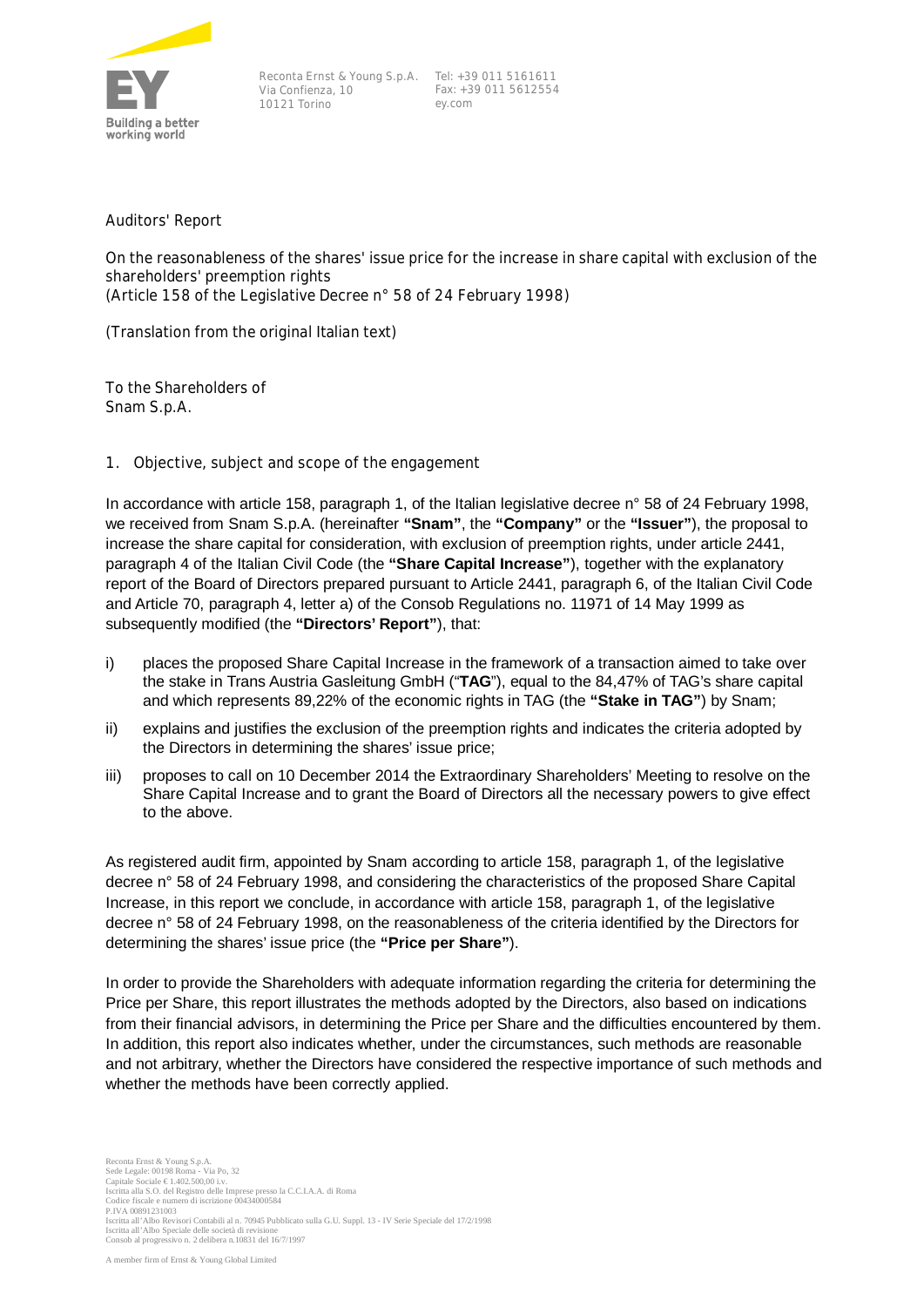

In our examination of the valuation methods adopted by the Directors of Snam, we have not carried out a valuation of Snam or TAG. This was done solely by the Directors of Snam and their financial advisors.

The procedures described in this report have been performed by us solely for the purposes of expressing our conclusions on the valuation criteria adopted by the Directors of Snam to determine the Price per Share and accordingly:

- they are not valid for different purposes;
- they do not constitute for any reason a valuation either on the opportunity of the transaction, or on the reasons for the Share Capital Increase expressed in the Directors' Reports.
- **2. Summary of the transaction**

#### *Terms of the transaction*

On 12 September 2014, Snam's Board of Directors approved the transaction consisting in the acquisition of the Stake held by CDP GAS S.r.l. (**"CDP GAS"**), a subsidiary of Cassa Depositi e Prestiti S.p.A. (**"CDP"**) in TAG (the **"Transaction"**).

TAG is the owner of the Austrian section of the pipeline that connects Russia to Italy and also holds the transportation rights on the pipeline. TAG became the owner of the pipeline, according to the agreement signed on 8 August 2014 by CDP GAS, Gas Connect Austria GmbH (**"GCA"**) and TAG (the **"Framework Agreement"**) following the contribution in kind, effective from 1 October 2014, of the gas pipeline, the related infrastructures, and the staff and assets and liabilities related to the operation and maintenance services (the **"Going Concern"**) by GCA, an Austrian gas transmission company of the OMV Group and shareholder of TAG together with CDP GAS. Following this transfer, the Stake in TAG to be acquired by Snam will equal 84.47% of the share capital of TAG, with economic rights, according to the shareholders' agreements, equal to 89.22%. Gas Connect Austria will hold the remaining 15.53% of the share capital and 10.78% of the economic rights.

On 19 September 2014, Snam, CDP and CDP GAS (together, the **"Parties"**) entered into an agreement concerning the Transaction, which execution is conditional upon, *inter alia*, the approval by Snam's Extraordinary General Shareholders' Meeting of the resolution for the Share Capital Increase related to the Transaction (the **"Agreement"**). The Directors' Report provides details about the conditions precedent related to the Transaction.

The Parties have attributed to the Stake in TAG a value of Euro 505,000,000.00 (five hundred and five million/00) (the **"Consideration"**), subject to a price adjustment, if any. Without prejudice to the possibility that the Consideration will be partially or entirely paid in cash (see note, *infra*), The Consideration of Euro 505 million will be paid by Snam through the execution of a share capital increase, with exclusion of the preemption rights, reserved for CDP GAS, to be underwritten, by CDP GAS through the contribution in kind of the Stake in TAG.

The transfer of the Stake in TAG from CDP GAS to Snam will take place within the fifteenth business day after the day on which the last of the conditions precedent provided for by the Agreement is fulfilled (with the exception of conditions which, by their very nature, must be fulfilled on the execution date itself), or another date agreed in writing by the Parties (the **"Execution Date"**). On the Execution Date, Snam will enter into the shareholders' agreements relating to TAG in force on that date between GCA and CDP GAS, acquiring the rights and obligations of the latter pursuant to these agreements.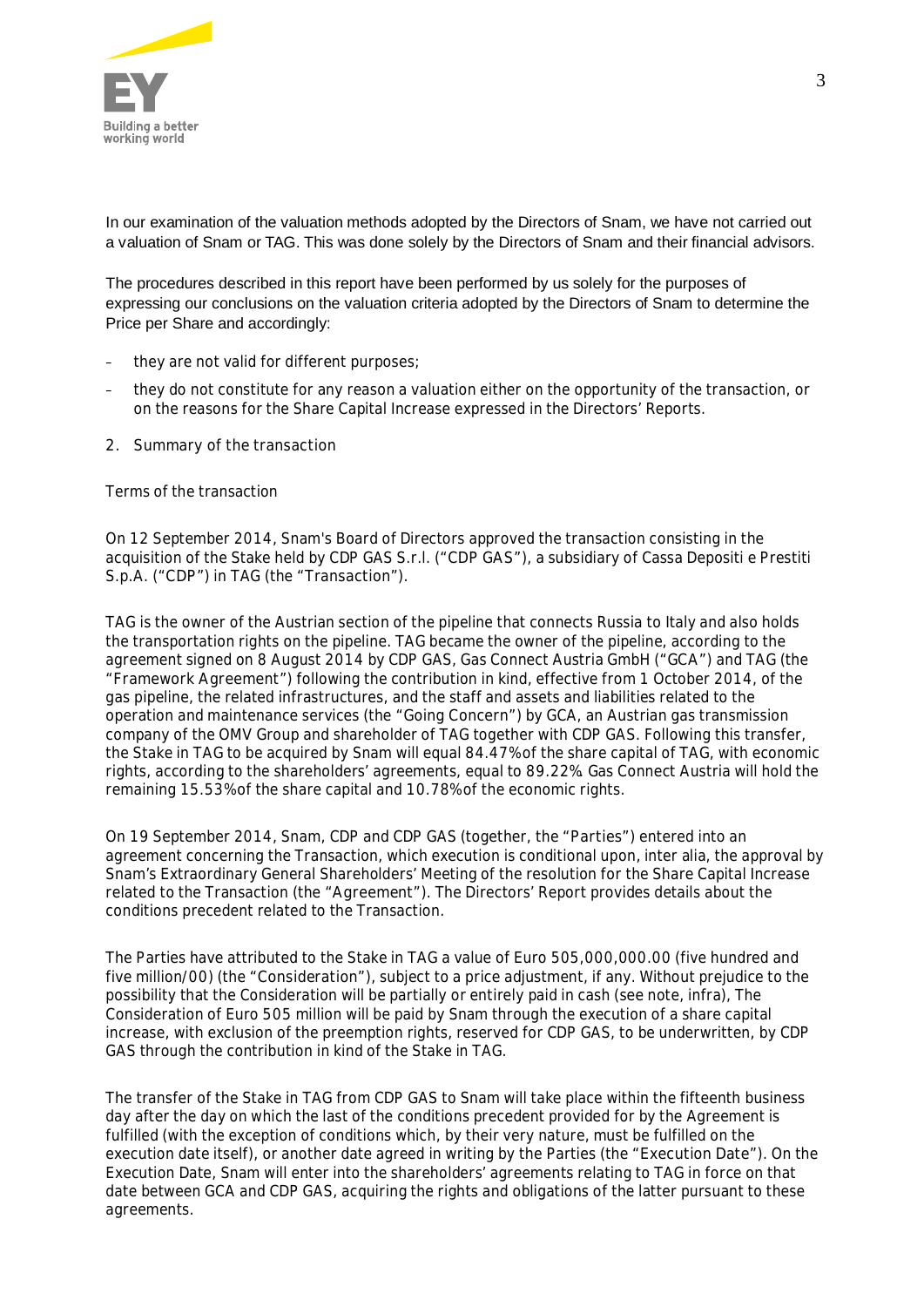

The main conditions precedent not yet fulfilled at the date of this report are the following:

- the resolution to be taken by the Extraordinary Meeting of the shareholders of Snam to increase the share capital in connection with the Transaction;
- the consent to be obtained from ING Bank N.V., financial institution financing TAG, for the completion of the Transaction and the related activities;
- the communication of the Transaction to be made to the Italian government pursuant to Article 2 of Decree Law no. 21 of 15 March 2012, which was finally approved, with amendments, with Law no. 56 of 11 May 2012, and to the related implementing regulations, and that the government has not exercised the special powers provided for by the aforementioned legislation or, alternatively, it has been confirmed that said legislation does not apply to the Transaction;
- the delivery, by CDP GAS to Snam, of a certified interim financial statements of TAG referring to the effective date of the contribution of the Going Concern to TAG pursuant to the Framework Agreement, subject to a limited review in accordance with ISA 805 (International Standards on Auditing – Audit for Special Purpose Engagement).

The deadline by which the execution of the Transaction must take place is 31 March 2015. If the conditions precedent are not fulfilled by 31 March 2015, the Parties will not be further required to conclude the Transaction.

In addition, the Directors' Report reports that, on the Execution Date, Snam will provide TAG with the funds necessary to enable TAG to reimburse CDP GAS for the outstanding amount of the shareholder loan granted by CDP Gas to TAG which, as of 31 August 2014, amounted to approximately Euro 270 million.

The Directors' Report discloses that the Transaction is between related parties as CDP holds (i) through CDP RETI (a subsidiary of CDP) approximately 30% of the share capital of Snam, which represents a stake allowing a considerable influence on Snam, and (ii) 100% of CDP GAS. The Transaction is also considered as "material" pursuant to Consob Regulation no. 17221 of 12 March 2010, as subsequently amended and supplemented, (the **"RPT Regulations"**) as well as to the Snam Procedure "Transactions involving directors' or statutory auditors' interests and related-parties transactions" (the **"RPT Procedure"**).

In this regard, Snam prepared and provided to the public, on 19 September 2014, the prospectus pursuant to Article 5 of the RPT Regulations, as well as to the RPT Procedure with reference to the signing of the Agreement by Snam, CDP GAS and CDP.

Snam's Board of Directors approved the Transaction, which was also subject to the favorable reasoned opinion issued on 12 September 2014 by the Company's Control and Risk Committee in its composition as Committee for related-parties transactions (the **"Committee"**). This Committee expressed unanimous opinion on the interest of Snam in completing the Transaction and on the suitability and substantial fairness of its conditions. The Committee was assisted by three independent advisors for regulatory, legal and financial matters.

Without prejudice to the possibility that the Transaction may take place partially or entirely as a sale and purchase, the Shareholders will resolve upon a Share Capital Increase for a maximum amount of Euro 505 million, inclusive of share premium, with exclusion of preemption rights, under article 2441, paragraph 4 of the Italian Civil Code, reserved for CDP GAS to be underwritten through the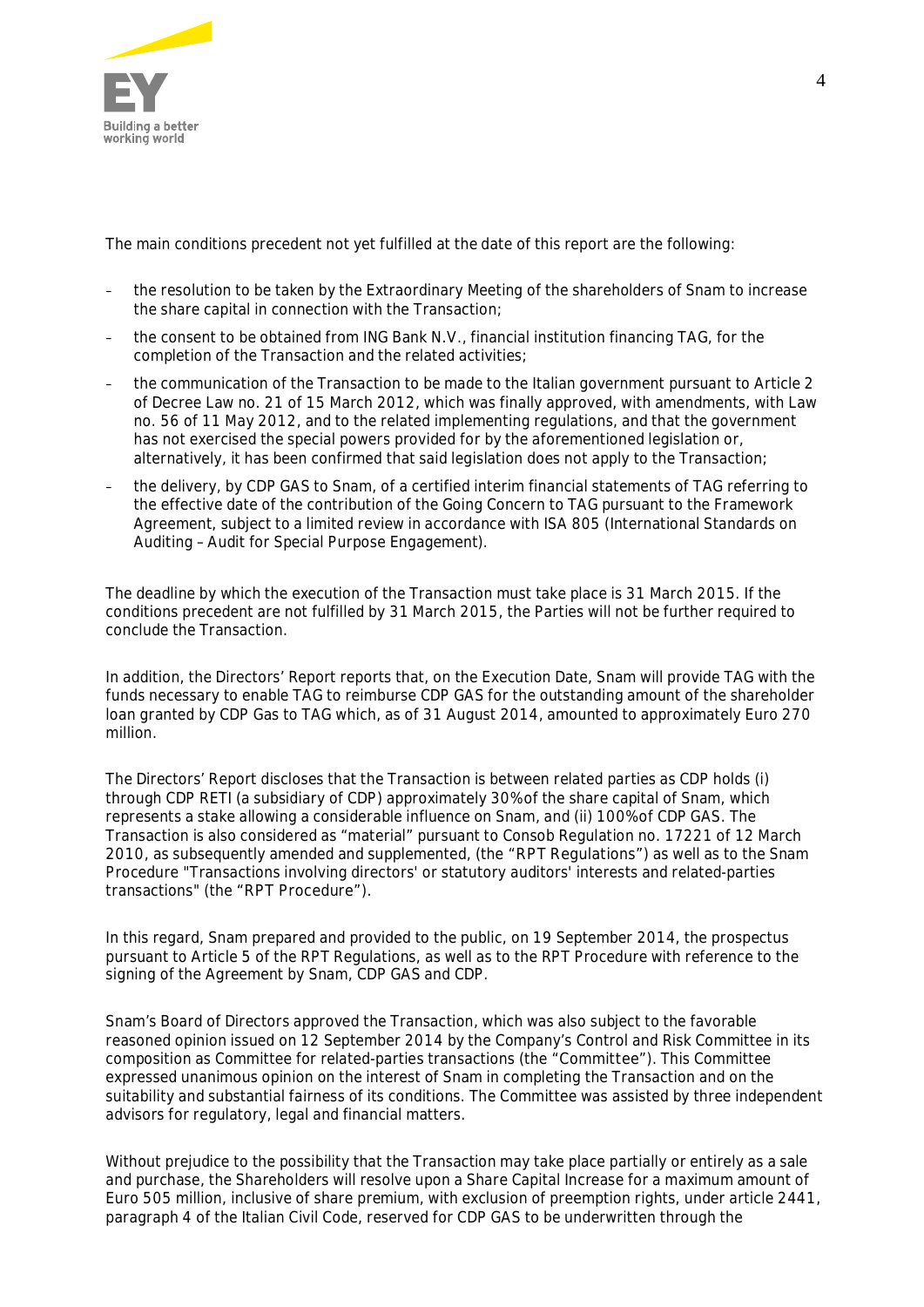

contribution in kind of the Stake in TAG. Snam will issue and will grant to CDP GAS a whole number of ordinary shares without par value, with regular enjoyment rights (the **"Newly Issued Shares"**), determined based on the following formula: Euro 505,000,000.00 divided by the Price per Share.

Upon the Shareholders' resolution, no earlier than 5 business days prior to the Execution Date, the Board of Directors of Snam will determine the Price per Share as the weighted average value of the official prices of Snam shares, as defined in the Stock Market Regulations, registered in the one hundred and eighty calendar days prior to the date on which the Price per Share is determined by the Board of Directors, rounded off to the nearest thousandth of a euro:

$$
P_{S N A M} = \frac{\sum_{n} [(\mathbf{P} u) \times (\mathbf{V} n)]}{\sum_{n} V n}
$$

where:

- **PSnam:** Price per Share;
- **n:** number data collections i.e., of trading days in the period of 180 (one hundred and eighty) calendar days prior to the date of the Board of Directors meeting held to determine the Price per Share;
- Vn: volumes recorded on each trading day;
- Pu: official price of Snam shares, as defined in the Stock Market Regulations, referring to the day n, calculated as defined in the Stock Market Regulations, i.e. equal to the weighted average price for the relevant quantities (Vn) of all the contracts concluded during the day, as reported by Bloomberg.

Under no circumstances may the number of shares issued by Snam pursuant to this formula exceed the maximum number 119,000,000 Newly Issued Shares (the **"Maximum Number of Shares"**).

If the number of shares determined as indicated above exceeds the Maximum Number of Shares, Snam will issue and will grant to CDP GAS the Maximum Number of Shares, and will pay CDP GAS an adjustment in cash, up to the maximum amount of the adjustment in cash, i.e. Euro 76,600,000.00 (the **"Adjustment in Cash"**).

Therefore, if the Adjustment in Cash is necessary, a mixed transaction involving a contribution in kind pursuant to Articles 2342 et seq. of the Italian Civil Code and a sale and purchase transfer will take place. In this context, a part of the shares that constitute the Stake in TAG will be transferred in exchange for the issuance of Snam shares (as a consequence of a share capital increase of Snam), while the remaining part will be transferred in exchange for the payment of the Adjustment in Cash. The ratio between the shares of the Stake in TAG contributed in kind and the shares sold will correspond to the ratio between the total value of the Newly Issued Shares and the Adjustment in Cash.

If the Price per Share thus determined is lower than Euro 3.60, the transfer of the Stake in TAG will take place in exchange for a cash-only payment of the Consideration without any Share Capital Increase.

The Directors' Report explain that the parties have determined the net working capital of TAG and the net financial position of TAG, estimated as at 30 November 2014 and adjusted to take into account the difference, if any, between the capital expenditure that had actually been made by that date and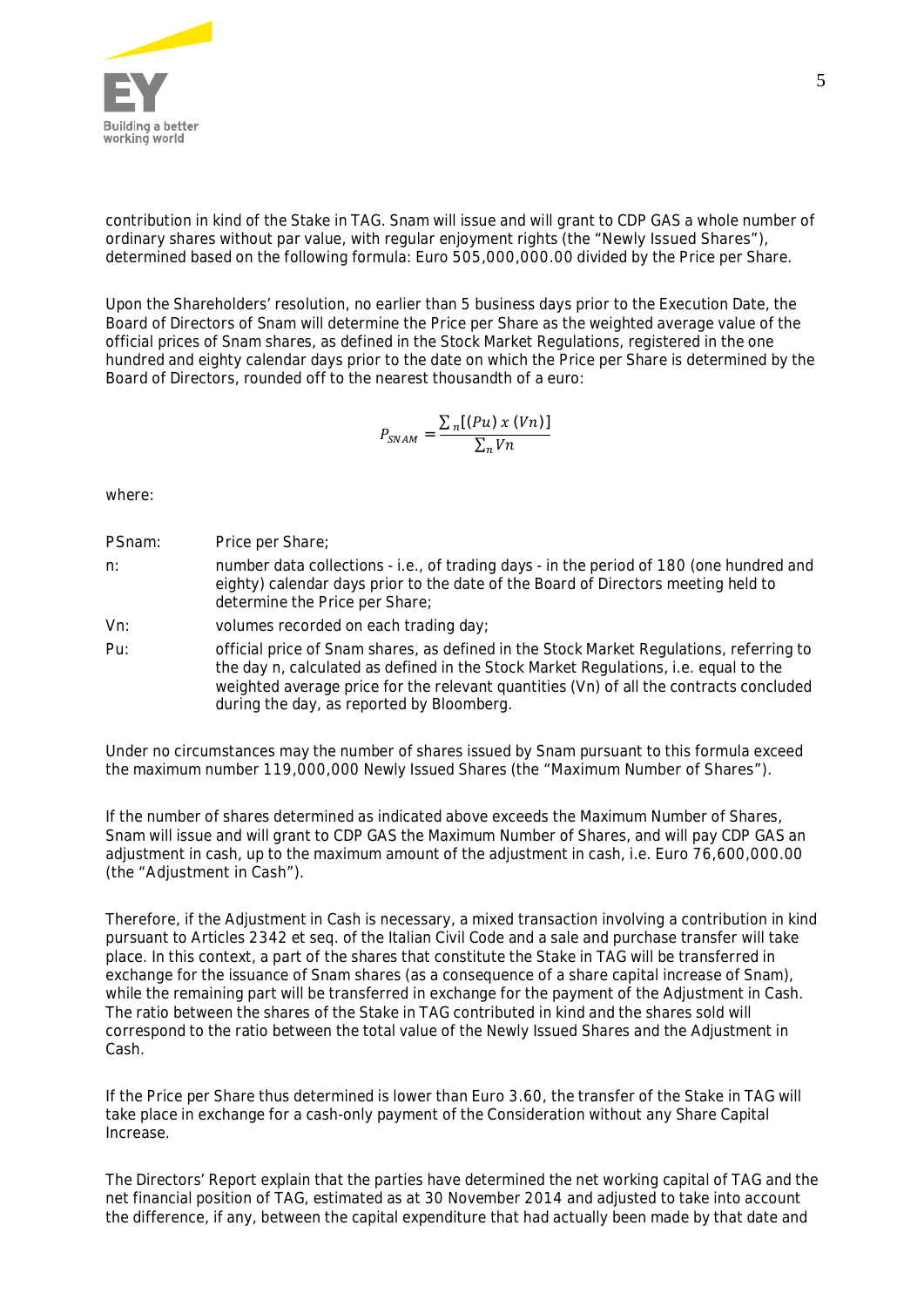

the capital expenditure that the parties estimated. After the Execution Date, the parties will verify, possibly also by an independent auditor, the actual net financial debt (as adjusted to take into account capital expenditure) and net working capital of TAG as at 30 November 2014. TAG's net financial position will also be adjusted to take into account the difference, if any, between the capital expenditure that had actually been made by that date and the capital expenditure that the parties estimated. Any positive or negative difference between the estimated net financial debt and the actual net financial debt as at 30 November 2014 will give rise, respectively, to a payment by Snam to CDP GAS or, vice versa, a payment by CDP GAS to Snam. Any positive or negative difference between the actual net working capital and the estimated net working capital will give rise, respectively, to a payment by Snam to CDP GAS or a payment by CDP GAS to Snam.

# *Rationale of the transaction*

The Directors' Report illustrates that evaluations of obvious interest to the Company led the Board of Directors of Snam to assess positively the Transaction to acquire the Stake in TAG and consequently to propose the Share Capital Increase.

In particular, from an industrial and business perspective, the Transaction is fully consistent with Snam's strategy to create a European gas infrastructures platform, and allows the Company to pursue its policy of diversifying country risk and regulatory risk. Following the Company's investments in Interconnector UK and TIGF, with the acquisition of a the Stake in TAG, which represents one of the most important routes for supplying Russian gas to Europe, Snam would assume a significant position in the East-West corridor, which has been identified as a priority in Snam's plans to develop its international presence in the energy corridors set out in Directive 2009/73/EC. Furthermore, with the investment in TAG, Snam would acquire influence over an asset of strategic importance for the Italian gas market, as the gas injected at the entry point of Tarvisio currently accounts for a significant proportion of the country's imports.

# *Purposes of the contribution*

In the context of the Transaction, the Directors explain that from an economic and financial perspective, the decision to execute the Transaction preferably using Snam shares allows the Company to strengthen its balance sheet position by regaining the financial flexibility it used in previous acquisitions. If, however, the Price per Share, calculated as detailed above, is lower than Euro 3.60, the Consideration will be paid entirely in cash, to protect minority shareholders who would be excluded from the Share Capital Increase, and the Share Capital Increase will not take place.

**3. Documentation utilized**

In performing our work, we analyzed the following documentation:

- 1. The Directors' Report, prepared for the Shareholders' Extraordinary General Meeting convened on 10 December 2014, which indicates the criteria adopted by the Directors in determining the shares' issue price;
- 2. The Snam Board of Directors' internal document dated 12 September 2014, which illustrates the industrial and business rationale of the Transaction and the considerations about the valuation of TAG;
- 3. The favorable reasoned opinion issued on 12 September 2014 by the Committee;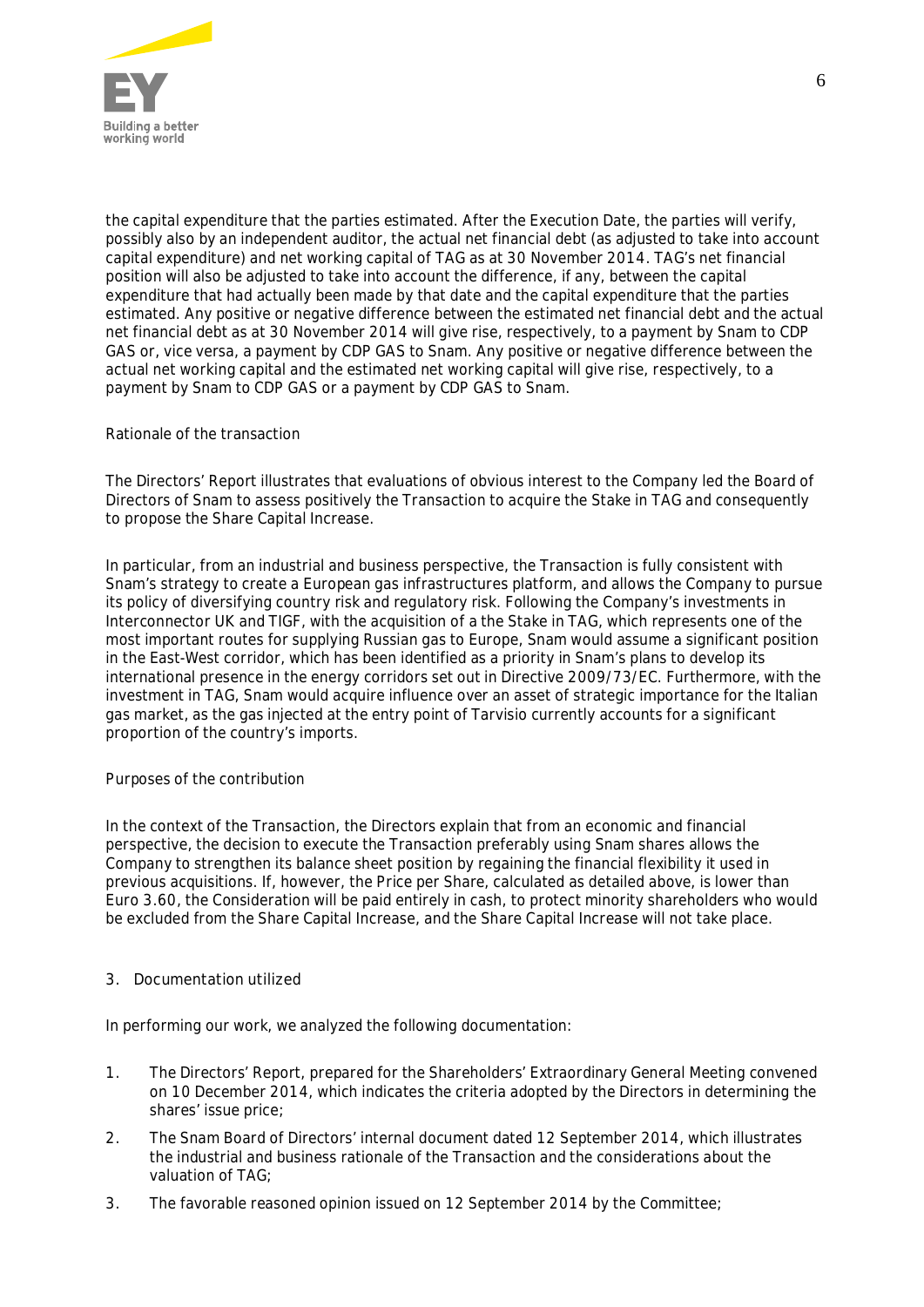

- 4. The fairness opinion issued by the financial advisor of the Company's Committee on the fairness of the Consideration relating to the transfer to Snam of the Stake in TAG;
- 5. The *fairness opinions* issued by the financial *advisors* of the Board of Directors of Snam on the fairness of the Consideration relating to the transfer to Snam of the Stake in TAG, equal to Euro 505 million;
- 6. The Agreement, and related attachments, signed on 19 September 2014 by Snam, CDP and CDP GAS related to the Transaction;
- 7. The information document for significant transactions with related parties, prepared for the Transaction, published on 19 September 2014;
- 8. The consolidated financial statements of Snam as at 31 December 2013, prepared in accordance with International Financial Reporting Standards ("IFRS") as adopted by EU, audited by us;
- 9. The consolidated half year report of Snam as at 30 June 2014, prepared in accordance with IFRS adopted by the EU, applicable to interim reporting (IAS 34), reviewed by us;
- 10. The consolidated third quarter report of Snam as at 30 September 2014, prepared in accordance with IFRS and in conformity with article 154-ter paragraph 5 of the Legislative Decree n° 58 of 24 February 1998;
- 11. The financial statements of TAG as at 31 December 2013 and 2012, prepared in accordance with Austrian Generally Accepted Accounting Principles, audited by PwC Wirtschaftsprufung GmbH;
- 12. The *Balance Sheets* and the *Income Statements* of TAG as at 31 December 2013 and 2012, prepared in accordance with IFRS, signed for identification by PwC Wirtschaftsprufung GmbH;
- 13. The *Balance Sheets* and the *Income Statements* of TAG as at 30 June 2014 and 2013, prepared in accordance with IFRS, signed for identification by PwC Wirtschaftsprufung GmbH;
- 14. The 2014 2022 *business plan* of TAG, inclusive of the Going Concern, prepared by Snam management with the assistance of external consultants;
- 15. The *due diligence* reports on TAG prepared by the financial, tax, legal, technical and regulatory advisors of the Board of Directors of Snam and of the Committee of Snam;
- 16. The report pursuant to article 2343 of the Italian Civil Code prepared and sworn by Prof. Marco Lacchini, an expert appointed by the Court of Milan;
- 17. Publicly available information about Snam and companies operating in the same sector and financial researches and analyses, published by specialized institutions and investment banks;
- 18. Other accounting and statistical information and any other information considered relevant to the purposes of this report.
- **4. Valuation methods adopted by the Boards of Directors for the determination of the Price per Share**

In order to determine the Price per Share of the Newly Issued Shares, and to assess the fairness of the economic value of the Stake in TAG with respect to the Share Capital Increase, the Board of Directors of Snam, also based on indications from their financial advisors, has determined the economic value of TAG's capital using methodologies in line with the common valuation practice for comparable transactions and considering the intrinsic elements of the company to be evaluated. As highlighted by the Directors, TAG's results for the 2014 financial year will be attributed to Snam.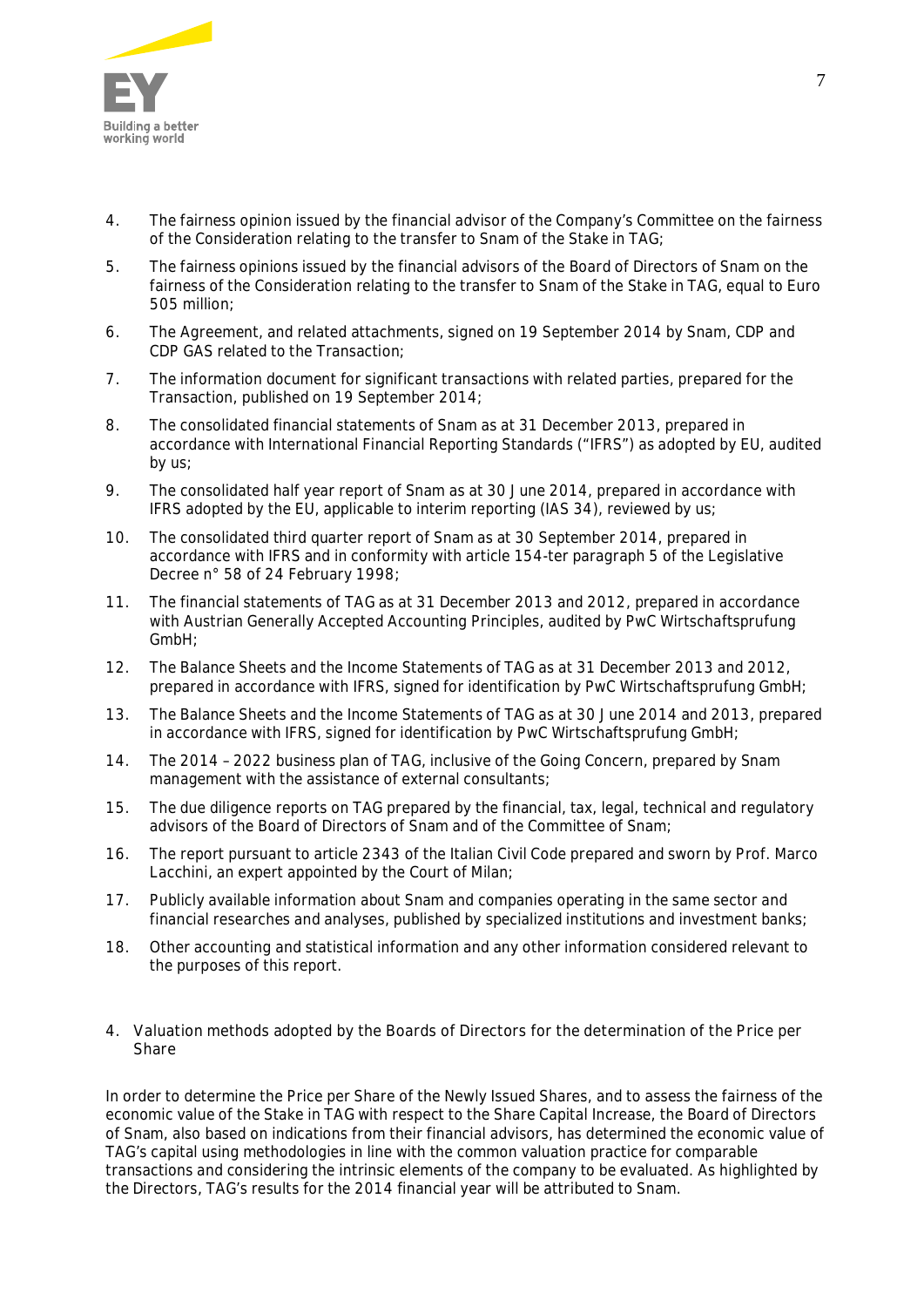

The Directors' Report explains that to perform the valuation of the Stake in TAG, a scenario of continuity was considered and certain sensitivities were made to reflect the effects of alternative scenarios. In particular, the choice of the criteria to apply in the economic valuation of TAG's capital is a direct function of the characteristics of the entity being valued, of the type of transaction, and of the objectives being evaluated.

# *The determination of the Price per Share*

The Directors, having considered the fact that Snam is a public company, and also based on the work of their financial advisors, have concluded to identify the criterion for determining the Price per Share by observing the official prices of Snam shares over a period of time which is long enough to allow tracking an official price in a reasonable way.

In particular, the Board of Directors will determine the Price per Share as the weighted average value of the official prices of Snam shares, as defined in the Stock Market Regulations, registered in the one hundred and eighty calendar days prior to the date on which the Price per Share is determined by the Board of Directors of Snam.

#### *Valuation of the Stake in TAG*

The Directors first illustrate that the chosen methodologies should be considered as inseparable parts of a unique valuation process. An analysis of the results obtained with each methodology independently, rather than an analysis of the complementary relationship that is created with other methodologies, would result in the loss of significance of the overall valuation process.

In the valuation process of the Stake in TAG, in collaboration with the financial advisors, the main valuation methodologies used were the Dividend Discounted Model (**"DDM"**) and the Discounted Cash Flow Model (**"DCF"**):

- i. Dividend Discount Model: the value of TAG's share capital is estimated as the present value of future dividend flows potentially distributable to shareholders, and of the terminal value. The future dividend flows during the business plan period were discounted at the cost of equity, calculated based on current market parameters relating to the sector and the risk profile of Austrian regulation;
- ii. Discounted Cash Flow: the value of TAG's share capital is estimated as the current value of TAG's expected operating cash flows and the terminal value, net of financial debt of the company on the date of the valuation. Operating cash flows for the business plan period were discounted at a weighted average cost of capital ("WACC"), calculated based on current market parameters relating to the sector and the risk profile of Austrian regulation.

The Directors, assisted by their financial advisors, carried out a valuation based on a business plan that considered 30 November 2014 as the reference date for the valuation and a time horizon up to 2022, the year in which the long-term transportation contracts currently in place expire. In both methodologies, the terminal value was estimated with reference to the expected RAB in 2022.

According to the Directors, the DDM should be considered as the benchmark methodology, as it allows to take into account the current financial structure in TAG and the ability of TAG to reward its shareholders through dividends.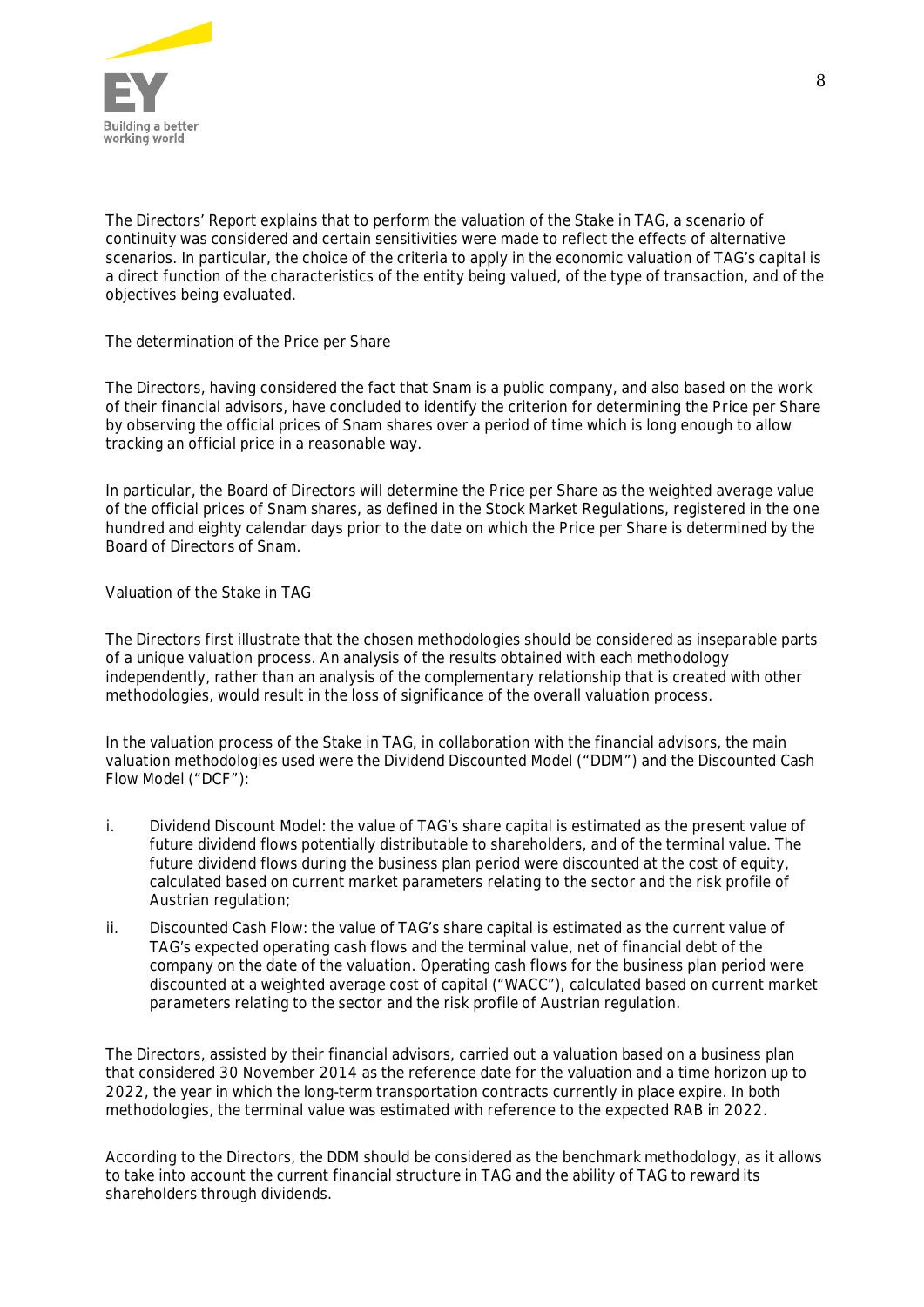

Valuations based on EV/EBITDA market multiples and the implied EV/EBITDA multiples of comparable transactions were used as control methodologies. However, the Directors' Report explains that the methodologies of current market multiples and comparable transactions based on the EV/EBITDA ratio are influenced by the limited comparability of the sample due to: (i) the current regulatory and legislative contexts of the various countries in which these companies operate; (ii) the degree of diversification and the size of the activities carried out within the context of gas and electricity transportation and distribution; and (iii) the limited number of previous transactions in the sector and the scarcity of public information on the economic terms of such transactions. Moreover, the multiples of comparable companies are based on stock market prices and are therefore influenced by external factors and financial-market volatility.

**5. Valuation difficulties encountered by the Directors**

In carrying out their valuations for the purpose of determining the Price per Share, the Board of Directors of Snam did not encounter any difficulties.

**6. Results of the valuation performed by the Directors**

Based on the methodologies above described, the financial advisors appointed by the Board of Directors of Snam, have determined a valuation range of Euro 461 – 598 million for the valuation of the Stake in TAG, which represents 84.47% of the share capital and 89.22% of economic rights in TAG.

The financial advisor appointed by the Committee of Snam has determined a valuation range of Euro 476 - 581 million for the valuation of 89.22% of TAG, issuing the related fairness opinion related to the suitability of the price Euro 505,000,000.00.

The Directors' Report explains that the Parties have determined for the Stake in TAG a consideration of Euro 505,000,000.00 also on the basis of the net working capital of TAG and the net financial position of TAG estimated as at 30 November 2014, subject to a price adjustment if any. This amount is therefore included within the ranges mentioned above.

The Directors state that the financial advisors who assisted them in the valuation process, issued on 12 September 2014 their fairness opinions to confirm the fairness of the Consideration relating to the transfer to Snam of the Stake in TAG, equal to Euro 505 million.

In addition, the Directors' Report illustrates that pursuant to the Agreement and to article 2343 of the Italian Civil Code, for the purposes of the Share Capital Increase, CDP GAS presented to Snam the report pursuant to article 2343 prepared and sworn by Prof. Marco Lacchini, an expert appointed by the Court of Milan (the **"Expert"**). The report pursuant to article 2343 was issued on 14 October 2014 and includes the estimate of the economic value of the Stake in TAG held by CDP GAS.

The value of TAG's economic capital was determined by the Expert to be Euro 577,493,000.00 as of 30 June 2014. At the same date, the economic value of the Stake held by CDP GAS in TAG, corresponding to 89.22% of the economic rights in TAG, is Euro 515,239,000.00. In conclusion, the report pursuant to article 2343 prepared by the Expert confirms that the value of the Stake in TAG is at least equal to the value attributed to it for the purpose of the share capital and share premium calculations.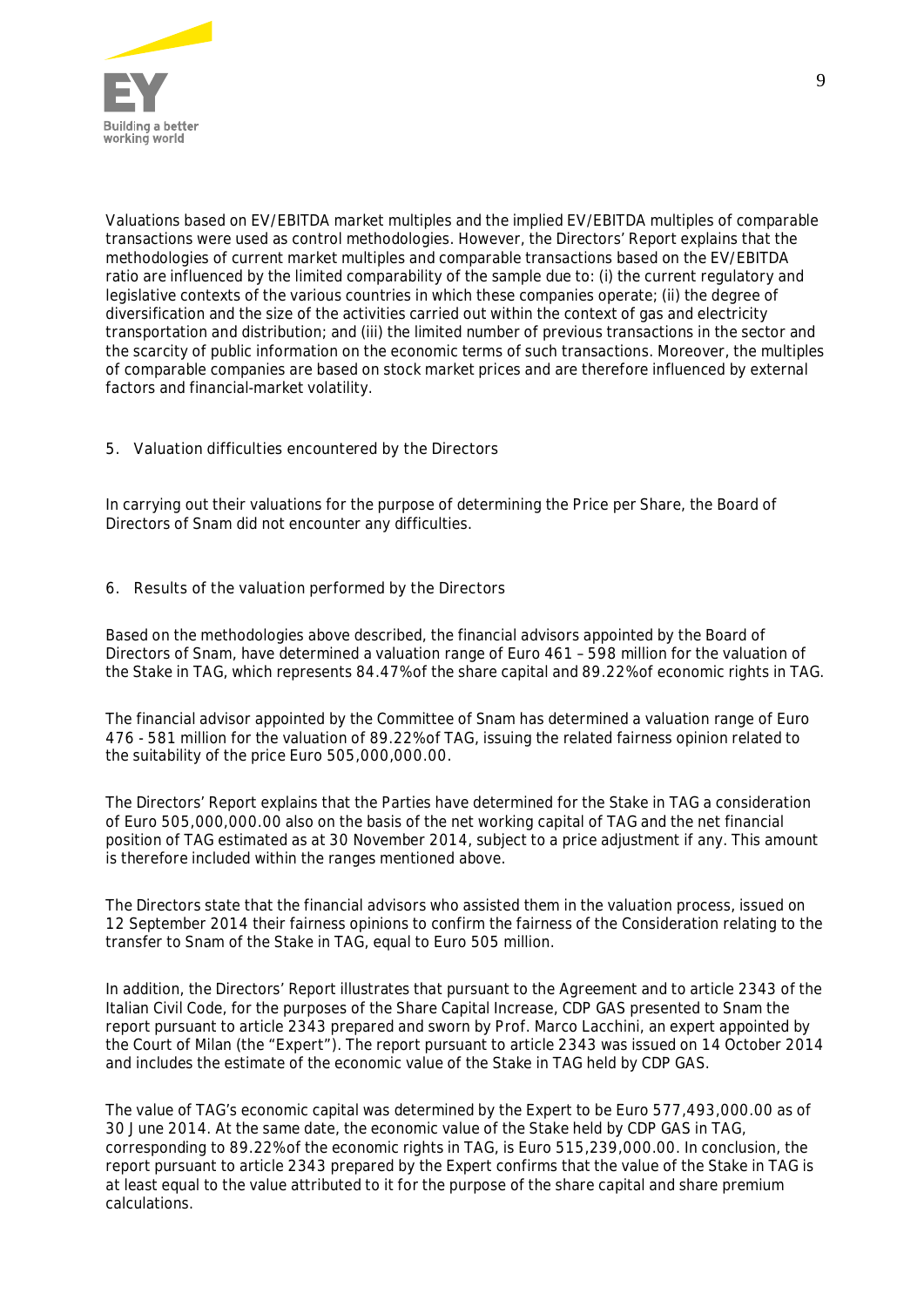

# **7. WORK DONE**

# *7.1 Work done on the documentation utilized as previously mentioned at paragraph 3*

We examined the Directors' Report dated 30 October 2014 and the document prepared for the Board of Directors' internal purposes, dated 12 September 2014, that describe the industrial and business rationale of the Transaction and the considerations about the valuation of TAG.

We also read and examined (i) the favorable reasoned opinion to the Transaction issued by the Committee of Snam on 12 September 2014; (ii) the fairness opinion issued by the Snam's Committee financial advisor dated 12 September 2014 and related to the fairness of the Consideration, under a financial perspective, for Snam; (iii) the fairness opinions issued by the Snam's Board of Directors financial advisors on 12 September 2014 related to the fairness of the Consideration of the Transaction for financial purposes; (iv) the Agreement signed by CDP, CDP GAS and Snam on 19 September 2014 related to the Transaction; (v) the information documents on significant transactions with related parties, published on 19 September 2014 related to the Transaction; (vi) evidence of the financial, tax, legal, technical and regulatory due diligences on TAG prepared by the advisors of the Board of Directors and of the Committee of Snam; (vii) the Report Pursuant to Article 2343 of the Italian Civil Code prepared by the Expert, Prof. M. Lacchini, appointed by the Court of Milan.

The Committee, expressed favorable opinion for the execution of the Transaction, underlying some attention points identified by its regulatory and legal advisors. Those aspects relate to:

- under the expected regulatory framework and market scenarios, the attention point refers to "uncertainty related to an infrastructure with still a long residual useful life" and,
- under a legal perspective to the matter that (i) "the allocation of risks deriving from the Agreement could appear as not particularly favorable to Snam with respect to common market practice" and (ii) to the "Snam commitment to opt out the right to promote liability actions versus the TAG Directors appointed by CDP and CDP GAS, excluding fraud and negligence to the maximum extent provided by the applicable Law".

With reference to the above mentioned aspects the Committee however concluded that "no undeserved advantage for CDP and CDP GAS has been identified".

We have audited the separate financial statements of Snam and the consolidated financial statements of Snam and its subsidiaries as of 31 December 2013.

We have reviewed the interim condensed consolidated financial statements of Snam and its subsidiaries as of 30 June 2014.

We have furthermore performed certain review procedures on the Snam interim consolidated quarterly report at September 30, 2014, for the issuance of this Report.

Considering the inherent uncertainties and limitations of any forward-looking data, we have discussed the TAG Business Plan with management of Snam and their financial advisors, analyzing the most relevant characteristics of the forecasting process of the Company. The analysis included the understanding of the process used by the Company to prepare forecast data, the reasons of the assumptions, the adopted valuation criteria and accounting standards as well as the clerical accuracy of the forecasting model.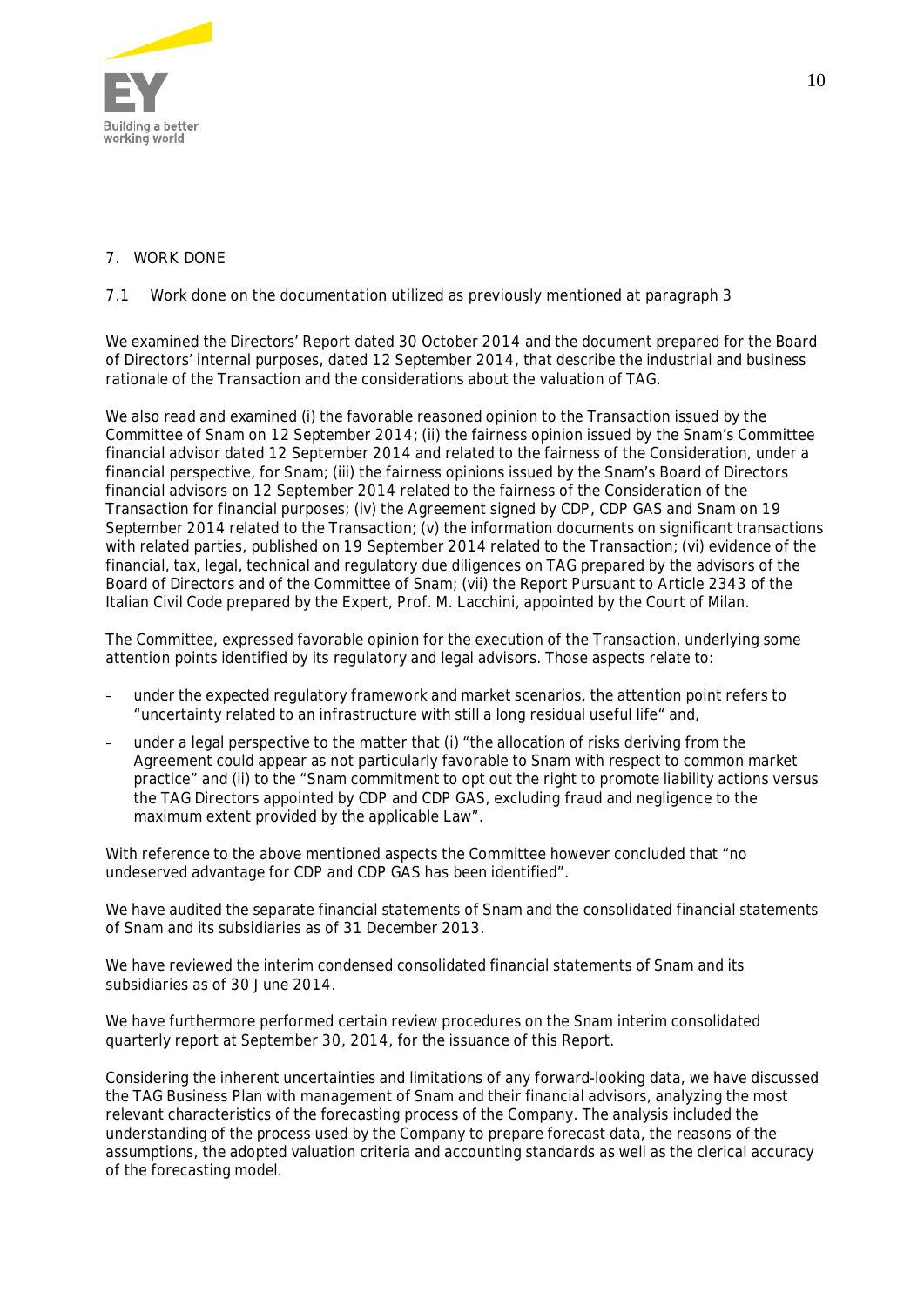

# *7.2 Work done on the methods used to determine the issue price of the new shares*

We have performed the following procedures:

- a) Analyzed the Directors' Report to verify the methodologies used to determine the value of TAG;
- b) Collected, through enquiries of Company's management, information relating to events subsequent to the 30 June 2014 that could have significant impacts on the values which are the object of our engagement; officials of the Company have advised us that from 30 June 2014 to the date of this report no events have happened or circumstances are in place that would require changes to the valuation prepared by Management;
- c) Read the minutes of the meeting of the Shareholders and of the Board of Directors of the Company set forth in the minutes book in the year 2014 and obtained from officials of the Company a summary of the topics of the meetings not yet set forth in the meeting books through the date of this report;
- d) Performed sensitivity analysis within the valuation methods adopted, with the aim to verify to what extent the values identified by the Company's Directors are affected by changes in the assumptions an parameters considered to be significant;
- e) Verification of the consistency of the data utilized, with respect to the reference sources and with the documentation used, described in paragraph 3. above;
- f) Verification of the mathematical accuracy of the calculation of the values derived from the application of the valuation methods used by the Directors;
- g) Critical analysis of the valuation methods used by the Directors;
- h) Discussions, with the Company's management and their financial advisors on the Transaction, of its contents and documentation, of the procedures performed, the issues encountered and the solutions adopted;
- i) Observation of the trends of Snam' shares price on the Italian Stock Exchange for significant time intervals.

The above mentioned procedures have been performed to the extent considered necessary for the purpose of our engagement, as indicated in paragraph 1. above.

We have also gathered and obtained representation that, based on the knowledge and belief of Snam Management, no significant changes occurred in the data and information used in our analysis , and that there were no events that would require a modification of the criteria used to determine the issues price of the new shares indicated in the Directors' Report and that, as such, may be relevant for the purpose of this report.

**8. Comments on the suitability of the methods used and the validity of the estimates**

It being understood what reported above with reference to the objective, the purpose and the limitations of the valuations in the context of transactions similar to the one under analysis, we note that:

- the valuation methods adopted are widely used in the Italian and international professional practice, they are based on accepted valuation doctrine and on parameters determined through a generally accepted methodology process;
- they appear adequate in the circumstances, in light of the characteristics of TAG;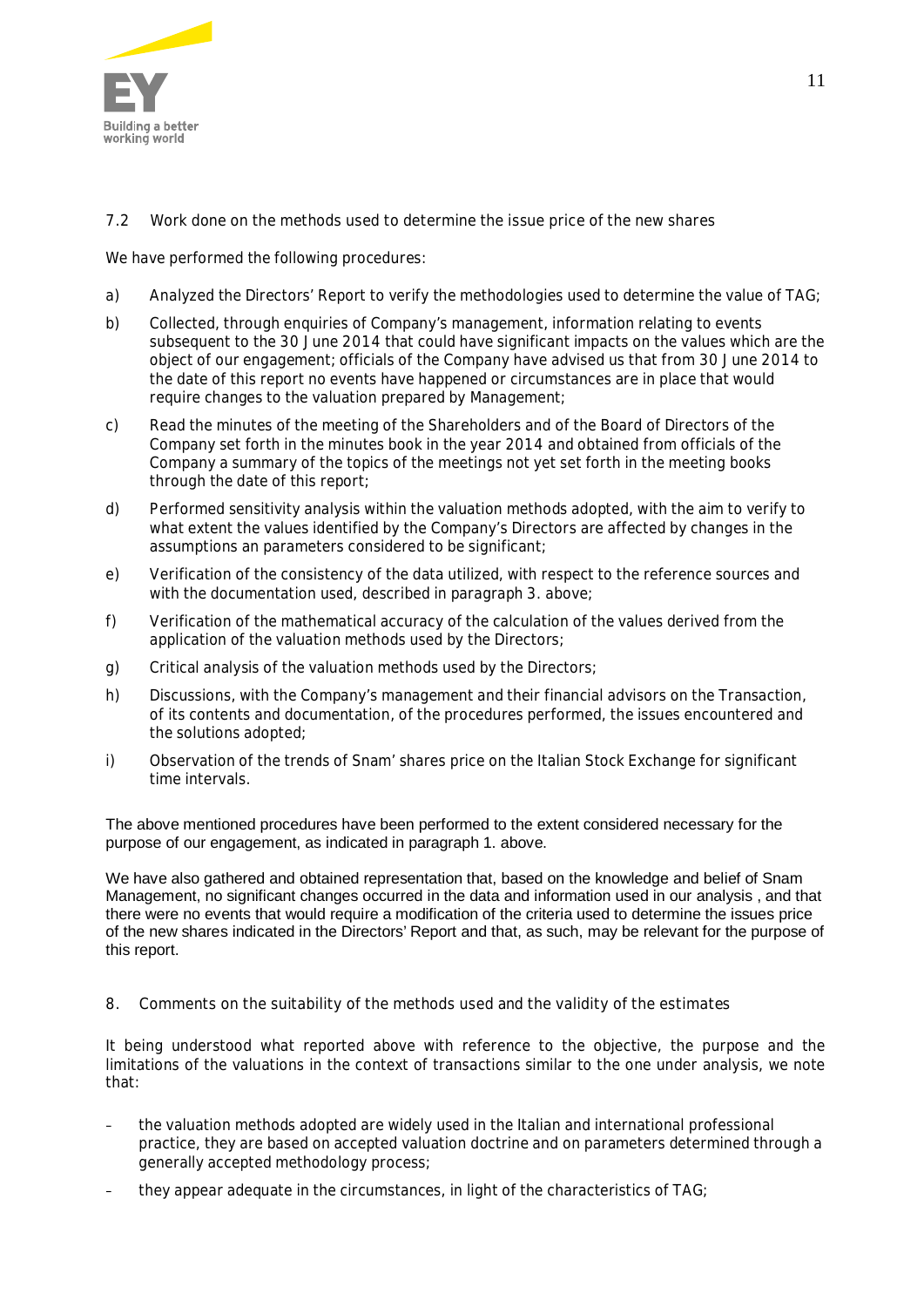

- the methods have been developed on a stand alone basis, in conformity with the valuation framework required (that is, no future possible synergies between Snam and TAG have been considered in the valuation);
- the application of more than one method broadened the valuation process and allows a substantial analysis of the results obtained:
- the choice of the Directors with reference to the valuation methodologies appears consistent with the financial structure and the type of operations of TAG, whose make relevant for the valuation process the financial aspects. In particular, the adoption of the DDM methodology appears consistent with professional practice and valuation doctrine and with the relevance of the financial aspects in the valuation process.

With regards to the development of the valuation methodologies performed by the Directors, our considerations are the following:

- a) with regards to the definition of the Price per share:
	- In case of exclusion of preemption rights, the article 2441, paragraph 6 of the Italian Civil Code, provides that the issue price of the new shares must be determined *"based on the value of equity, having considered, for the shares listed in regulated markets, also the shares value trend of the last six-months period".* In accordance with qualified doctrine, such rule has to be interpreted in a way that the share issue price must not be necessarily determined equal to the net equity value, providing that it has to be determined "based on" that value; this circumstance leaves discretion to the Directors, who might issue the new shares at a price not equivalent to the exact net equity value. Similarly, the rule's reference to the share value trend of the last sixmonths period leaves discretion to Directors to select the share issue value deemed to be the most appropriate in light of the market trends during the period observed.
	- As described in the preceding paragraphs, with regards to the Price per Share of the Newly Issued Shares, the Board of Directors of Snam resolved to fix it as the weighted average value of the official prices of Snam shares, as defined in the Stock Market Regulations, registered in the one hundred and eighty calendar days prior to the date on which the Price per Share is determined by the Board of Directors, rounded off to the nearest thousandth of a euro (the **"Criterion"**). The Criterion satisfies the following requisites: (i) the weighted average criteria, if compared to the simple average, makes it possible to determine a weighted value taking into consideration the significance of each price set in each negotiation day, assigning higher relevance to prices set in correspondence to high-volumes negotiation (ii) the six months period is long enough to mitigate any unexpected share fluctuation determined by contingent or temporary stock market situations, as well as to comply with the applicable rules.
	- The Directors of Snam inform that, to protect Shareholders excluded from the Share Capital Increase, it is anyway established that, should the Price per Share set as defined above be lower than Euro 3.60 per share, the consideration for the Stake in TAG will be paid directly in cash and the Share Capital increase will not take place. This provision represents a protection from the risk of dilution of those shares owned by shareholders excluded from the Share Capital Increase.
- b) With reference to the valuation of the Stake in TAG for the purpose of contribution in kind:
	- With regards to the valuation of the Stake for the purpose of the contribution in kind, based on the results obtained through the valuation methodologies described above, also based upon the advice of its financial advisors, the Board of Directors of Snam has approved the amount of Euro 505 million agreed with CDP GAS.